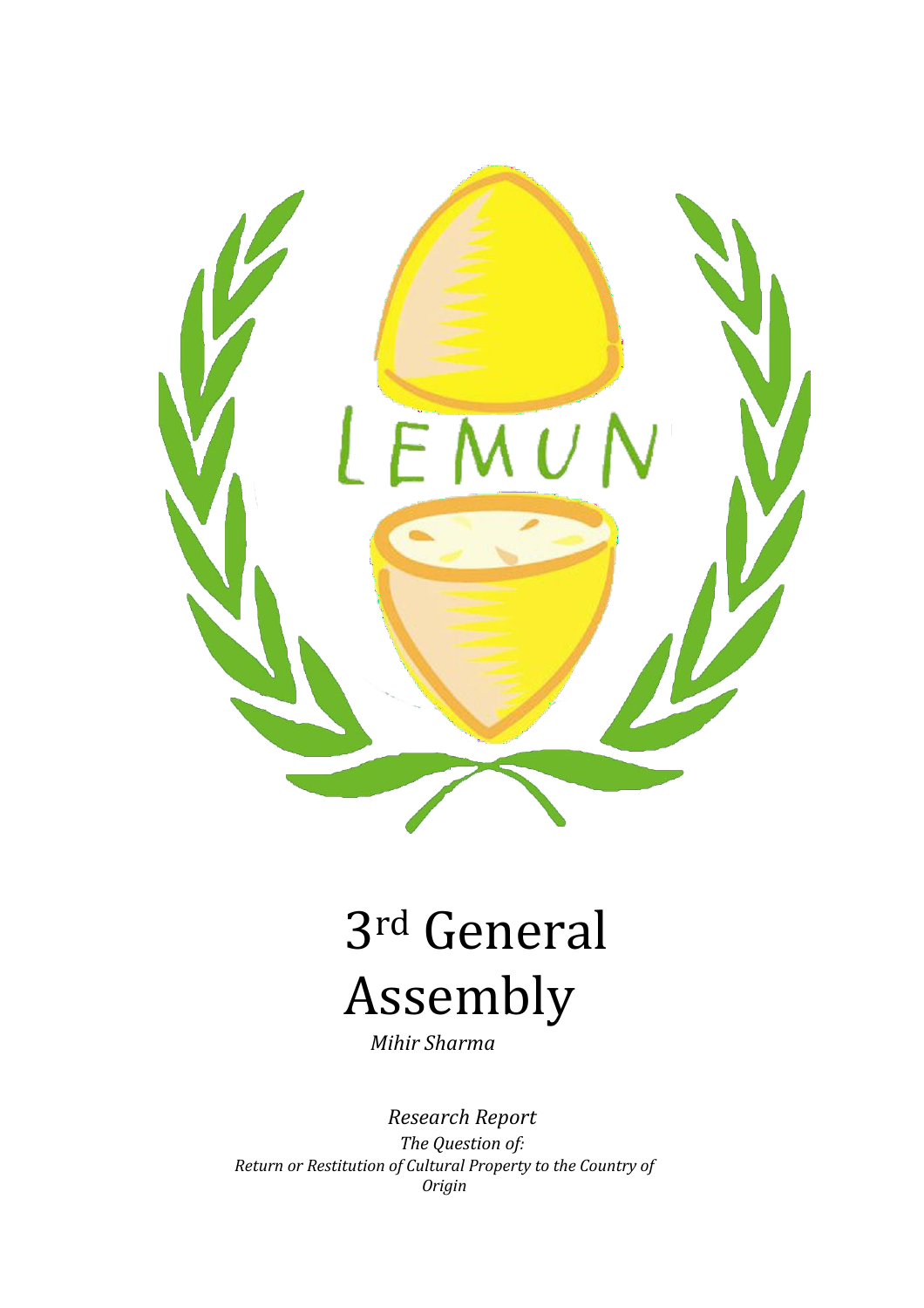

### Introduction

Throughout history many historical artefacts have moved from one nation to another. Countless archaeological expeditions have been sent by states in search of antiquities to bring back and display in their home countries' museums and show to the people. However, oftentimes these artefacts were taken without the permission of the state they were found in, perhaps even illegally. Recently the topic of returning artefacts and cultural property back to their country of origin has been brought further into the foray as countries develop and search for their cultural identities. This has been particularly prevalent amongst former colonies of European powers, whose artefacts were often taken as general colonial loot or as part of archaeological investigations. While it may seem as though these European countries are clearly in the wrong for taking artefacts without consent, it is important to look at other aspects of the debate as well. For example, there often aren't facilities capable of high-level research in those countries, which would deprive the world of the knowledge that could be gained from the artefact. More basely, artefacts in these countries can often be under threat and need to be in a safer location, like the historic city of Palmyra in Iraq, where in 2015 ISIS members blew up several priceless artefacts in museums there. This is an issue which inspires lively debate on both sides and requires discussion to come to a solution which is beneficial to all parties.

### The Committee

The GA3 is a committee within the wider General Assembly framework of the UN, which is essentially the main group of committees which provide the bulk of the resolutions that the UN passes to reach its goals. The GA3 in specific deals with Social, Cultural, and Humanitarian issues. The committee passes non-binding resolutions (like all committees except the SC and ICJ), and therefore cannot use operative clauses like *demands* etc. The committee will run issue by issue, and resolution by resolution. On the third day it's possible that all the committees of the General Assembly will have a plenary session, where they all come together and discuss a few issues that are pertinent to all.

# Key Terms

- Restitution the return of something to its rightful owner
- Archaeology the scientific study of material remains (such as tools, pottery, jewellery, stone walls, and monuments) of past human life and activities
- UNESCO United Nations Educational, Scientific, and Cultural Organization
- ICPRCP -Intergovernmental Committee for Promoting the Return of Cultural Property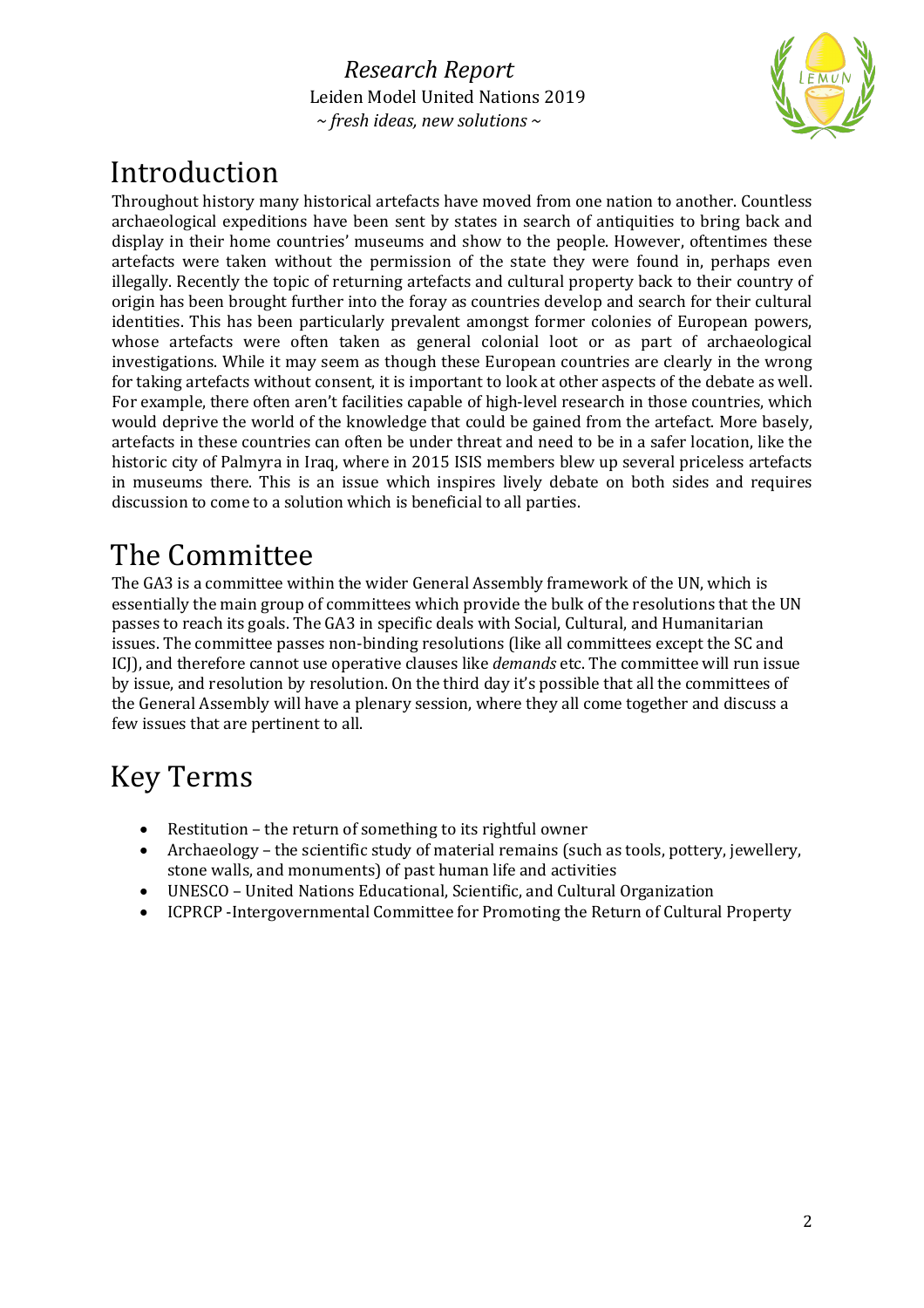

### General Overview

The issue at hand is a very controversial one, that incites a lot of emotions. It can be looked at from several different perspectives.

#### Nations calling for the return of property

Countries that want their cultural property back often want it for a number of reasons. Cultural property can obviously have huge cultural significance to the population of a nation. Therefore people feel very strongly about artefacts which were taken from their land. This is especially true with religious artefacts. Another reason countries want their property back is prestige and international standing. Many artefacts were taken from countries at a time when they were colonies of (usually western) foreign powers. Since the era of colonialism has been over for many years, countries can feel as though it is unfair that their former colonizers still own their property and refuse to give it back. An example of this is India (and Pakistan) with their wish for the return of the Kohinoor Diamond, which was taken by the British in 1849 and is currently the centrepiece of the crown of Queen Elizabeth II. There is also diplomatic significance to the return of cultural property. A former colonizer returning property can be seen as an apology for the atrocities that are synonymous with imperialism and can allow for better relationships between the two nations. The political and economic significance is also great - politicians' approval ratings skyrocket if they are seen to be defending the honour of their nation. Furthermore, can artefacts be sources of revenue through tourism for the home nations.

#### Nations that own the property

There are also many reasons why a nation wouldn't want to return property. For one, they might see it as property that was taken in a perfectly legal manner. For example, the Indians and Pakistanis allege that the Kohinoor was stolen from Punjab, but the British insist that it was seized legally under the terms of the Treaty of Lahore. These kinds of disputes can often be hard to resolve since laws and societal perceptions have changed greatly over the long time periods between the seizure of property and now. Again, the political and economic significance of owning the property is great. Moreover, many of the museum collections of European countries consist almost solely of "stolen" property - the British Museum's collection includes 4000 bronze statues looted from one campaign in Benin alone. These museums have great national significance and encourage tourism. Countries also don't want to return property on more compassionate grounds. They fear that in their home countries the artefacts may be at risk of theft or damage, or that there aren't sufficient resources to research them properly. This is particularly notable with regards to the Middle East and Africa, where museums can be at risk of terrorism. The Victoria and Albert Museum in London for example, owns a large collection of Sumerian statues and reliefs that would've been at very high risk of destruction, in modern Iran and Iraq where they are originally from.

#### The safety of artefacts in their home countries

Many artefacts are unfortunately at grave risk of destruction in their home countries. A tragic and well-covered example of this is the destruction of hundreds of artefacts and ancient structures in the ancient city of Palmyra, in Syria. The terror group ISIS used explosives to destroy, among many other artefacts and buildings, the ancient Temple of Bel, a  $1<sup>st</sup>$  century sandstone temple. Another example was when the Taliban destroyed the towering statues of the Buddhas of Bamyan, in a shocking moment that was well-covered by international media and was one of the first times international audiences really understood the danger of militant terror groups to ancient cultural heritage. Incidents like these provide strength to the argument that countries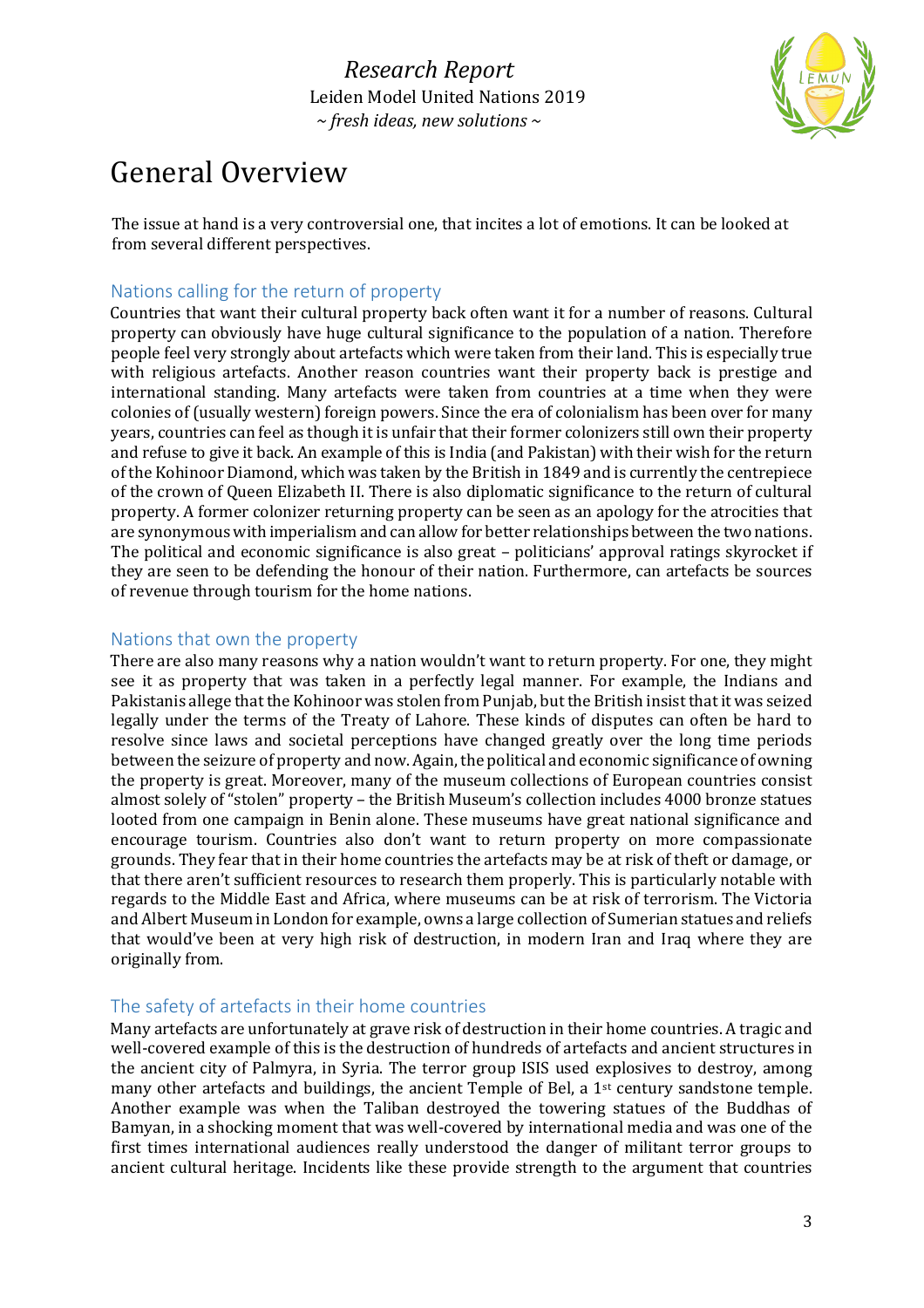

have a responsibility to let their artefacts be taken abroad, if their current position leaves them at danger of destruction.

#### The practicality of returning cultural property

Another factor in this debate is simply the practicality of actually returning the property to the nations in question. The world has changed a great deal since the  $19<sup>th</sup>$  and  $20<sup>th</sup>$  centuries, the heydays for looting artefacts, and many countries exist now that didn't then, and vice versa. As such, there is a great question over who exactly the property should be returned to. A Roman artefact found in, say, Western Syria in 1916 by a French expedition may inspire a number of claims for its return. At the time, Western Syria was under French control, so the French could attest that it's rightfully theirs. The Syrian people might say it's theirs since it was found there. A number of other Mesopotamian countries may claim it since throughout history that land has been owned by a number of different empires and modern countries. Italy may even claim it under the pretext that as a Roman artefact, they should have the right to have it. You can see how so many different claims can be made over one artefact. This can create a number of issues and provides strength to the argument that it's simply easier to leave such matters in the past and move on to more pressing issues. However, one should not be inhibited by practicalities, if we only worked hard on small problems the world would be in much worse shape today.

### **Major Parties Involved**

#### The United Kingdom

The UK, as possibly the most (in)famous colonial power, has a big role in the debate surrounding the return of cultural property. Throughout their colonial history (from the mid-1600s to about 1950) they sent hundreds, if not thousands of archaeological expeditions to their various colonies in search of artefacts that they could then bring back to their national museums. These expeditions are the main reason that the archaeological collections of Britain are some of the most extensive in the world. The most famous case of restitution of cultural property also directly deals with the UK – the Koh-I-Noor diamond, the main jewel in Queen Elizabeth II's crown. It was taken from Punjab (modern day India/Pakistan) in 1849. The British attest that it was legally taken under the terms of the Treaty of Lahore, but the Indians and Pakistanis insist that it was stolen. Since laws have changed a great deal since then, it's very difficult for such issues to be resolved. The Koh-I-Noor should certainly be on the minds of the delegates during this debate.

#### Egypt

Egyptian artefacts are a mainstay in most archaeological museums around the world. However, the Egyptian government has lately been taking a stronger stance in its support for the return of these artefacts to Egypt. Political instability in Egypt was rife for many years (and to an extent continues to this day), which often threatened the safety of artefacts, leading nations to believe they were protecting the artefacts by keeping them out of Egypt. However, a resurgence in national pride and a more stable government has encouraged the Egyptian people to press further for the return of their artefacts, many of which were taken by British and French expeditions in the  $19<sup>th</sup>$  century. Egyptian artefacts like the world-famous sarcophagi contribute to their status as a popular tourist destination, generating large amounts of revenue for the country. In 2018 Switzerland returned several artefacts which were illegally trafficked out of Egypt.

#### ICPRCP

The Intergovernmental Committee for Promoting the Return of Cultural Property to its Countries of Origin or its Restitution in case of Illicit Appropriation is a committee comprised of 22 UNESCO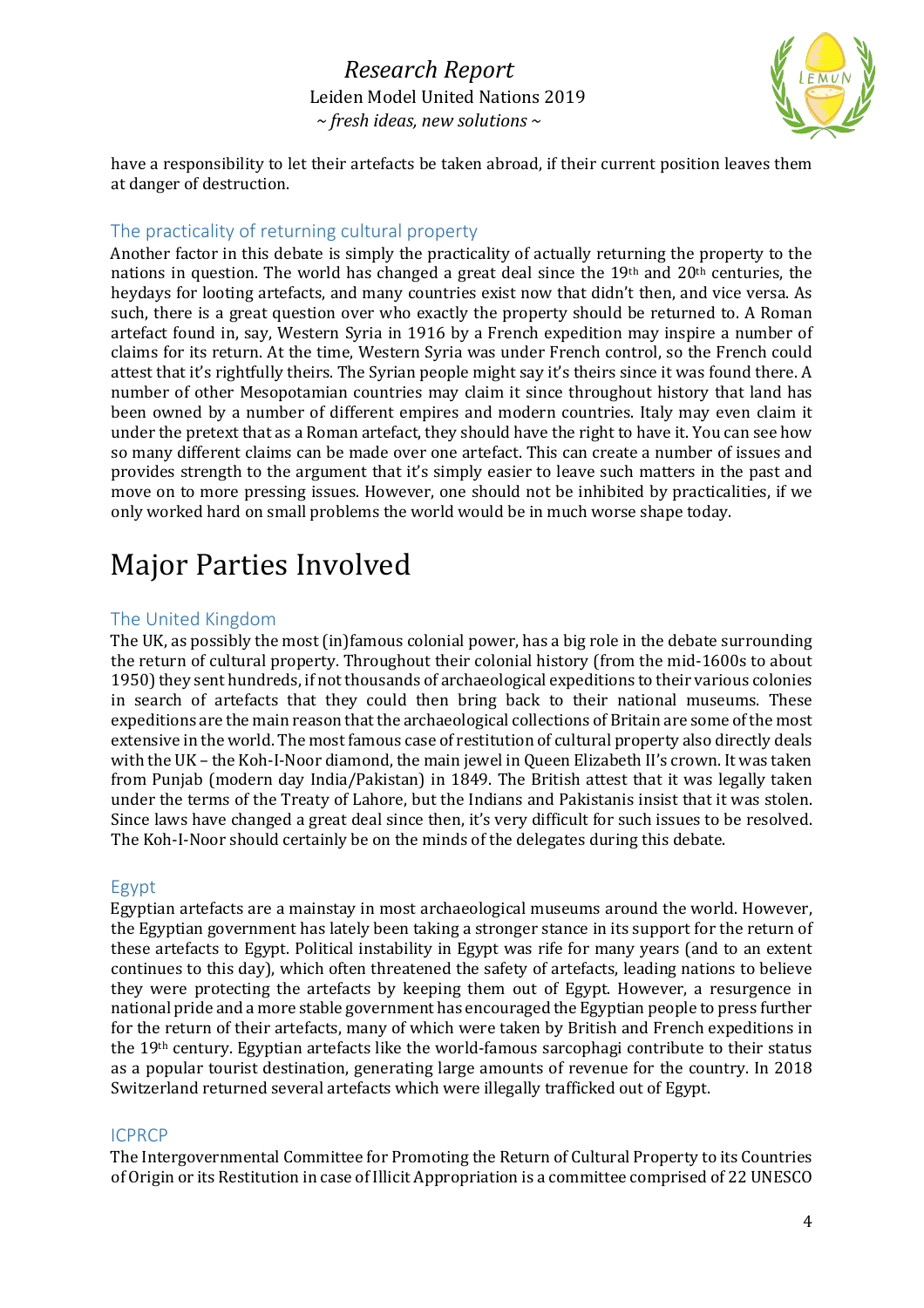

member states which strongly support the return of cultural property. The committee serves to mediate discussions between countries having disputes over cultural property, and to find solutions which work for all parties. It also works towards greater cultural exchanges between nations, such as travelling exhibitions of artefacts, in order to promote cultural awareness between the countries and ease diplomatic relations. Importantly, it also helps with the creation of new museums and the training of archaeological researchers in the countries of origin, which helps to dispel some of the concerns that nations may have over the scientific capabilities of the home countries of the artefacts.

#### UNESCO

The United Nations Educational, Scientific, and Cultural Organization is a body of the UN that is responsible for its self-evident functions. Based on its recommendations, a number of resolutions have been adopted by the UN General Assembly on the matter of Return of Restitution of Cultural Property to Countries of Origin. UNESCO also designates certain sites of significance as World Heritage Sites, such as the city of Palmyra.

#### India/Pakistan

These two countries may be bundled together in the context of this issue, as they are primarily concerned with the same matter – the return of the Koh-I-Noor. The reason they both request its return is because in 1849, when the British took it, India and Pakistan were one country. The mine which it was probably mined from is in modern day India, but it is not certain that it indeed came from that mine. This dispute is not helped by the icy relations between the two countries. Who have been at odds since gaining independence from Britain in 1947. Moreover, the British have resolutely refused to return the Koh-I-Noor, as they consider it to be one of their national treasures, being the main jewel in the Queen's crown.

### Previous attempts to solve the issue

Relevant UN Resolutions on the issue:

- Resolution 3026 A (XXVII) of 18 December 1972
- Resolution 3148 (XXVIII) of 14 December 1973
- Resolution 3187 (XXVIII) of 18 December 1973
- Resolution 3391 (XXX) of 19 November 1975
- Resolution 31/40 of 30 November 1976
- Resolution 32/18 of 11 November 1977
- Resolution 33/50 of 14 December 1978
- Resolution 34/64 of 29 November 1979
- Resolutions  $35/127$  and  $35/128$  of 11 December 1980
- Resolution 36/64 of 27 November 1981
- Resolution 38/34 of 25 November 1983
- Resolution  $\frac{40}{19}$  of 21 November 1985
- Resolution  $42/7$  of 22 October 1987
- Resolution  $44/18$  of 6 November 1989
- Resolution  $46/10$  of 22 October 1991
- Resolution  $\frac{48}{15}$  of 2 November 1993
- Resolution 50/56 of 11 December 1995
- Resolution  $\frac{52}{24}$  of 25 November 1997
- Resolution 54/190 of 17 December 1999
- Resolution 56/97 of 14 December 2001
- Resolution  $1483$  of 22 May 2003 by the Security Council of the UN concerning Iraq
- Resolution 58/17 of 3 December 2003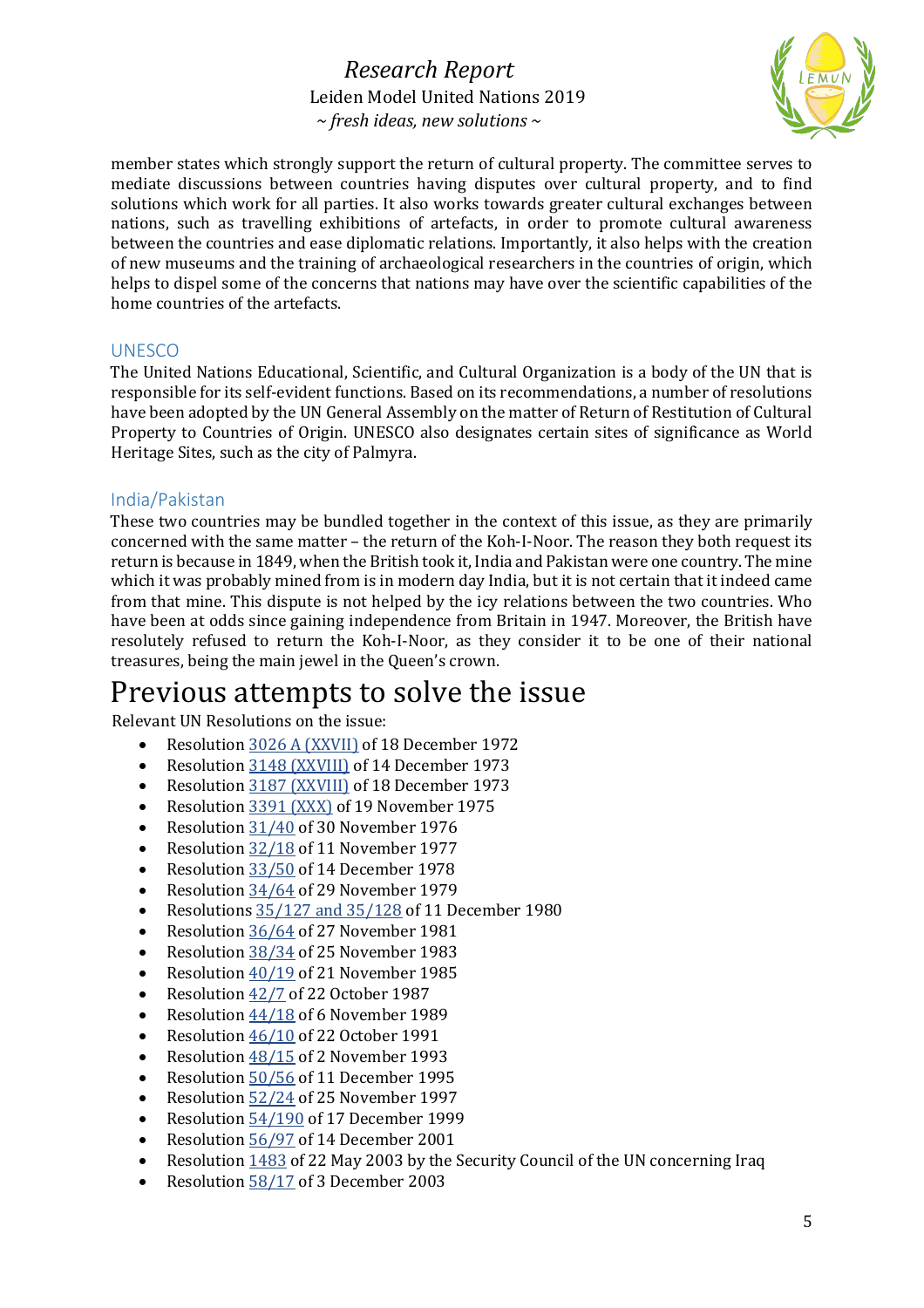

- Resolution  $61/52$  of 4 December 2006
- Resolution 64/78 of 7 December 2009
- Resolution A.67/L.34 of 5 December 2012
- Resolution  $A/RES/70/76$  of 9 December 2015

### The Future

#### India

A growing sense of national pride fuelled by a nationalist Prime Minister is causing Indians to feel as though the Koh-I-Noor must be returned. The delegate of India will most likely try to force this issue as much as possible.

#### The United Kingdom

With society now strongly looking down on colonialism and countries beginning to deal with their colonialist past, the UK will have to start to take measures to redeem itself of its heritage. Universities throughout the country are looking at funds raised through colonialist practices, and museums are looking into artefacts collected through colonialist expeditions. Expect public apologies and possible returning of artefacts.

### Questions a Resolution Must Answer (Q.A.R.M.A.)

These are some questions to help guide you in writing your clauses

- What are some criteria that a country may use in determining whether to return cultural property?
- Who should be the first priority in returning cultural property?
- Should cultural property be returned even if it may not be studied to its full extent in the country of origin?
- Are countries which took property legally during colonial times required to return property?
- How can we objectively look at legal disputes from the  $19<sup>th</sup>$  century today?
- Should countries be giving back property as an apology for colonialism?
- Should property be returned at all?

# **Further Reading**

http://www.unesco.org/new/en/culture/themes/restitution-of-cultural-property